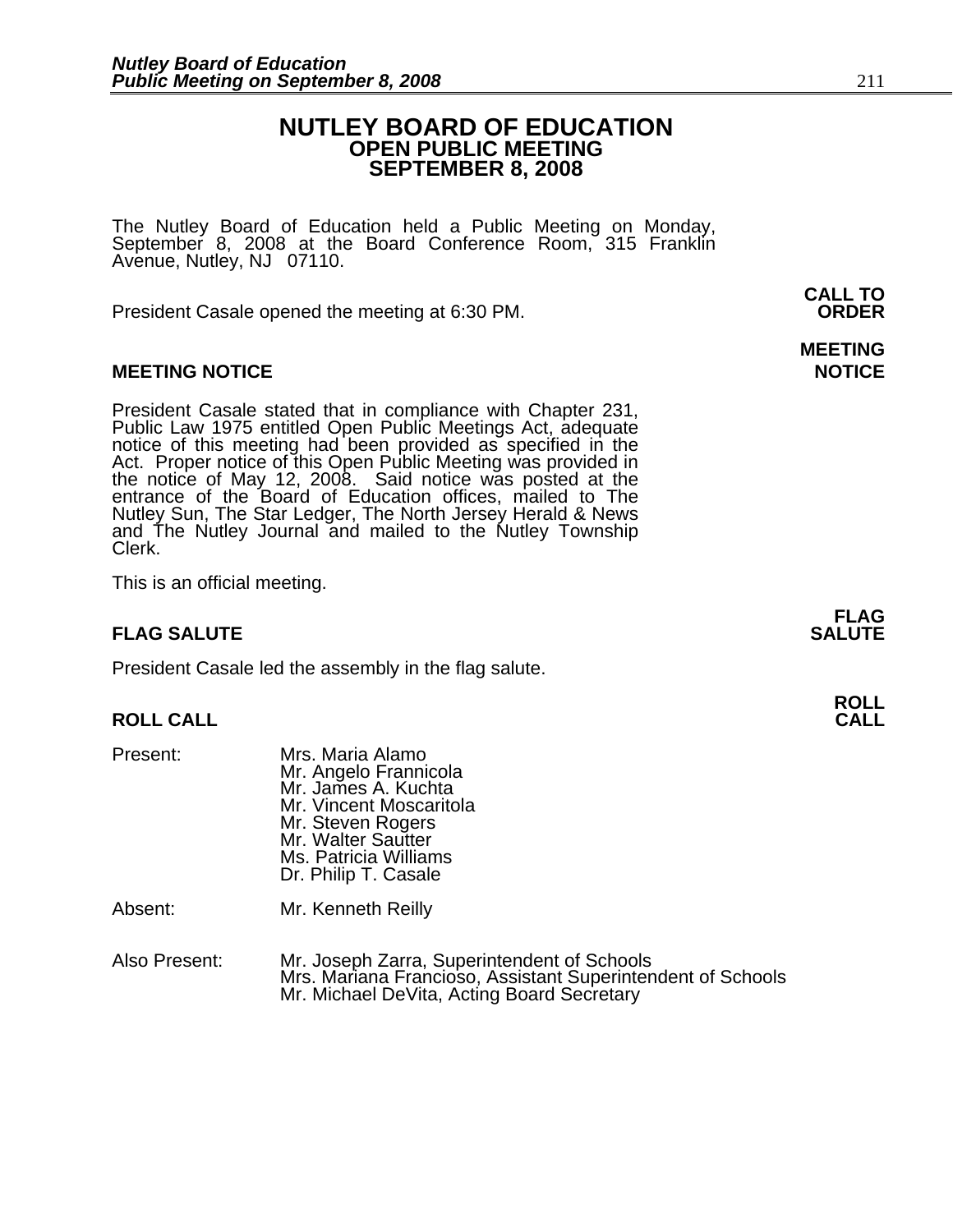#### **MOTION TO ADJOURN TO EXECUTIVE SESSION**

At 6:35 PM Trustee Reilly moved, and Trustee Kuchta seconded, the following resolution:

WHEREAS, the Board of Education will be discussing matters exempt from public discussion pursuant to N.J.S.A. 10:4-12,

NOW, THEREFORE, BE IT RESOLVED that the Board of Education recess to Closed Executive Session at this time to discuss the following:

> Student Matters Personnel Matters

BE IT FURTHER RESOLVED that the results of the discussions will be made public by inclusion on the agenda of a subsequent meeting of the Board of Education or when the reasons for discussing such matters in closed session no longer exist.

The motion was approved by voice vote.

#### **RECONVENE MEETING RECONVENE**

At 8:00 PM Trustee Kuchta moved, Trustee Alamo seconded, and the Board unanimously approved by voice vote a motion to reconvene the public meeting.

The meeting reconvened in the JHWMS Music Room located at 325 Franklin Avenue, Nutley, NJ.

#### **FLAG SALUTE** SALUTE SALUTE SALUTE SALUTE SALUTE

President Casale led the assembly in the flag salute.

#### **MOMENT OF SILENCE**

A moment of silence in remembrance of those serving our nation.

### **ROLL ROLL CALL CALL**

| Present:      | Mrs. Maria Alamo<br>Mr. Angelo Frannicola<br>Mr. James A. Kuchta<br>Mr. Vincent Moscaritola<br>Mr. Steve Rogers<br>Mr. Walter Sautter<br>Ms. Patricia Williams<br>Dr. Philip T. Casale |
|---------------|----------------------------------------------------------------------------------------------------------------------------------------------------------------------------------------|
| Absent:       | Mr. Kenneth Reilly                                                                                                                                                                     |
| Also Present: | Mr. Joseph Zarra, Superintendent of Schools<br>Mrs. Mariana Francioso, Assistant Superintendent of Schools<br>Mr. Michael DeVita, Acting Board Secretary                               |

# **EXECUTIVE**

**FLAG**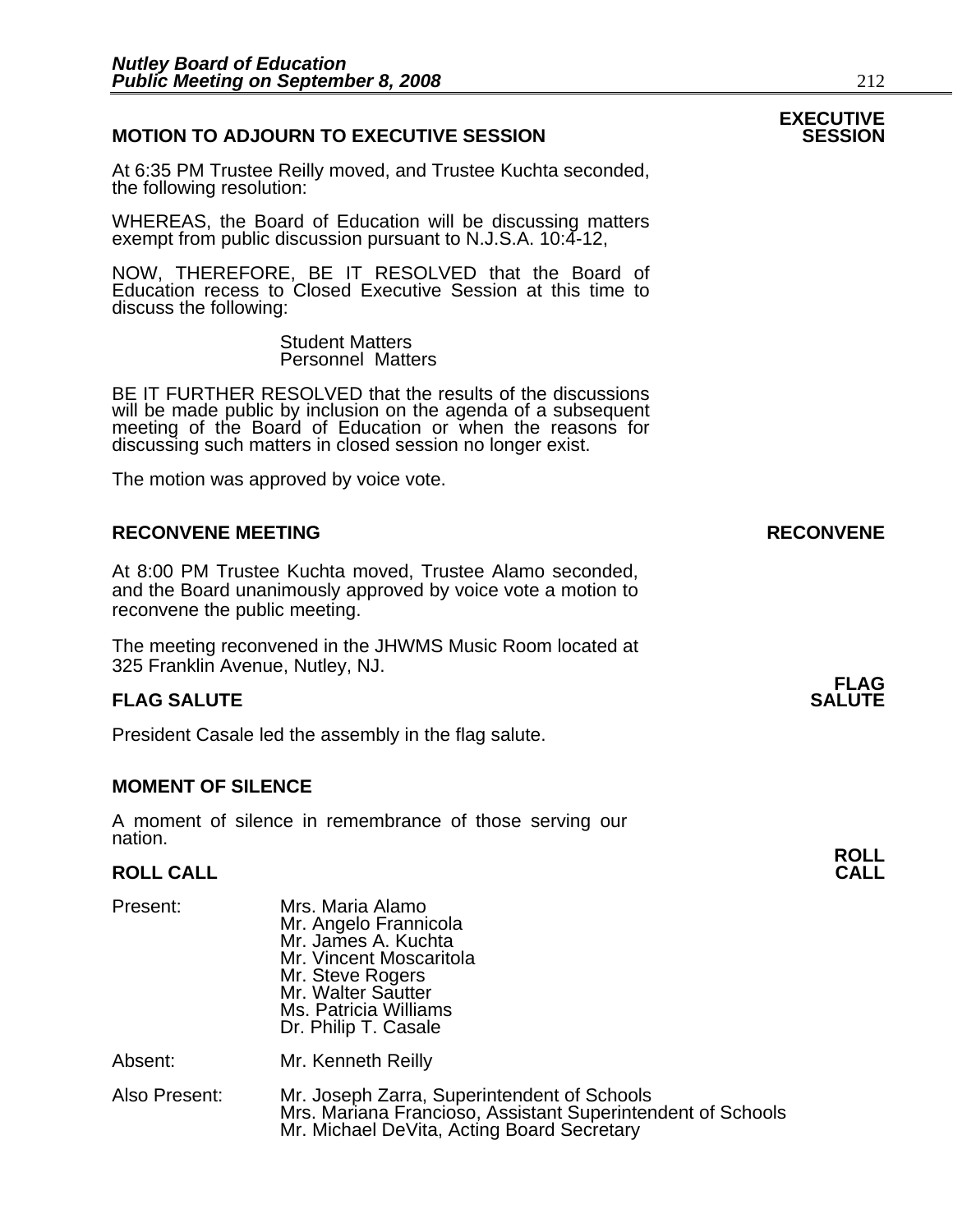Mr. Michael Cundari gave a presentation for the building usage at the high school auditorium. He revised the following:

-Application for the use of the high school auditorium -Revised Schedule of Fees -Request for Equipment -Lease Agreement

After a Board discussion ensued, it was agreed to present the revised forms to the Board attorney.

Mr. Zarra gave his academic report and read a summary of the middle states review. A full copy of the report will be available at the next meeting.

Mr. Zarra gave a report on the list of priorities that were handed out at the last meeting and asked if the Board had any comments to let him know.

#### **HEARING OF CITIZENS (Resolutions Only)**

Several residents spoke about the importance of an academic committee.

President Casale responded.

Trustee Kuchta felt it was not in the district's best interest to pass Resolution 8 – Adoption of Bylaw – 1<sup>st</sup> Reading which abolishes the Academic and Personnel committees.

Trustee Sautter felt the Board should try this new policy out and see if it works, if it does not work the Board could always go back to the old way.

President Casale spoke about the importance of being open with the public regarding academics and have the discussions in open session.

Trustee Alamo spoke about the importance of the academic committee and the accomplishments it has made in the past.

Trustee Williams agreed with both Trustee Kuchta and Trustee Alamo regarding the academic committee.

Trustee Rogers said inclusion was the right message and wants to try the change.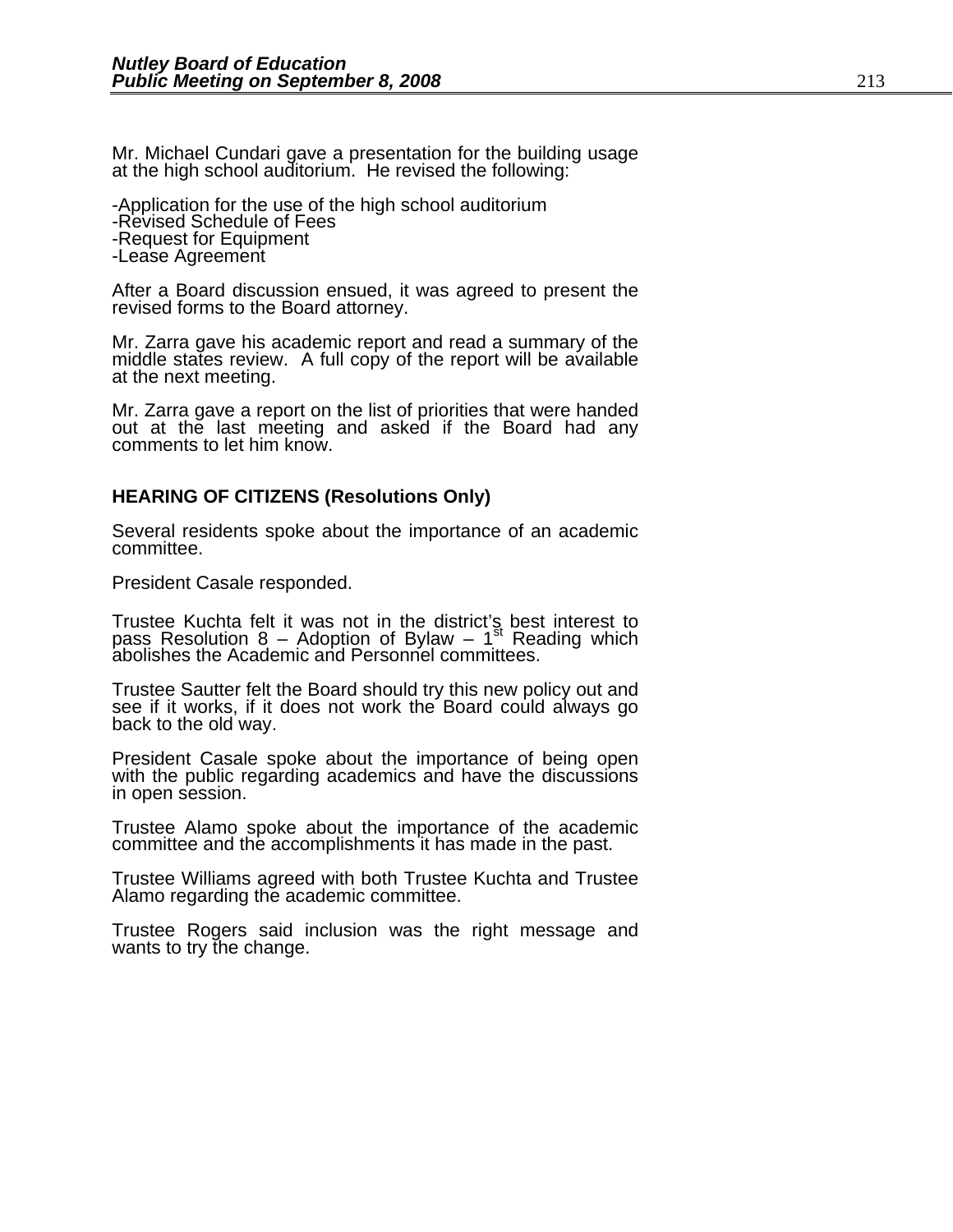### *RESOLUTIONS*

Trustee Sautter moved, Trustee Frannicola seconded, a motion that the Board approves Resolutions numbers 1 through 8 as listed below.

Resolutions 1 through 8 were approved by roll call vote with the following exception:

1. Trustees Alamo, Kuchta and Williams voted "No" on Resolution 8 – Adoption of Bylaw – 1st Reading. **RESIGN** 

#### **1. RESIGNATION – Teacher**

BE IT RESOLVED that the Board of Education approves the acceptance of the resignation of Ms. Jennifer Lynn Ambrose, mathematics teacher, effective August 29, 2008.<br>**AMEND** 

#### 2. **AMENDING APPOINTMENT – Professional Staff**

BE IT RESOLVED that the Board of Education approves the<br>amending of the resolution Reappointments – Professional<br>Staff, (Schedule D), approved at the May 28, 2008 Board<br>Meeting to reflect a change in part-time status and s Mrs. Rosa Santoriello to full-time, \$64,900 retroactive to September 1, 2008.

#### 3. **AMENDING APPOINTMENT – Professional Staff**

BE IT RESOLVED that the Board of Education approves the amending of the resolution Appointments – Professional Staff, approved at the August 25, 2008 Board Meeting to reflect a change in effective date for Toni Safonte to September 10, 2008.

#### 4. **APPOINTMENT – Professional Staff**

BE IT RESOLVED that the Board of Education approves the appointment of Mr. Michael McFarland as teacher for the 2008-09 school year, effective September 1, 2008, at the annual salary of \$44,000, B.A. Step 6, in accordance with the 2008-09 Teachers' Salary Guide. **APPOINT**

#### 5. **APPOINTMENT – Coordinator of Attendance**

BE IT RESOLVED that the Board of Education approves the appointment of Mr. Joseph Affinito as interim ten-month Attendance Coordinator, at a per diem salary of \$250.00.

**AMEND APPOINT PROF. STAFF** 

**APPOINT PROF. STAFF**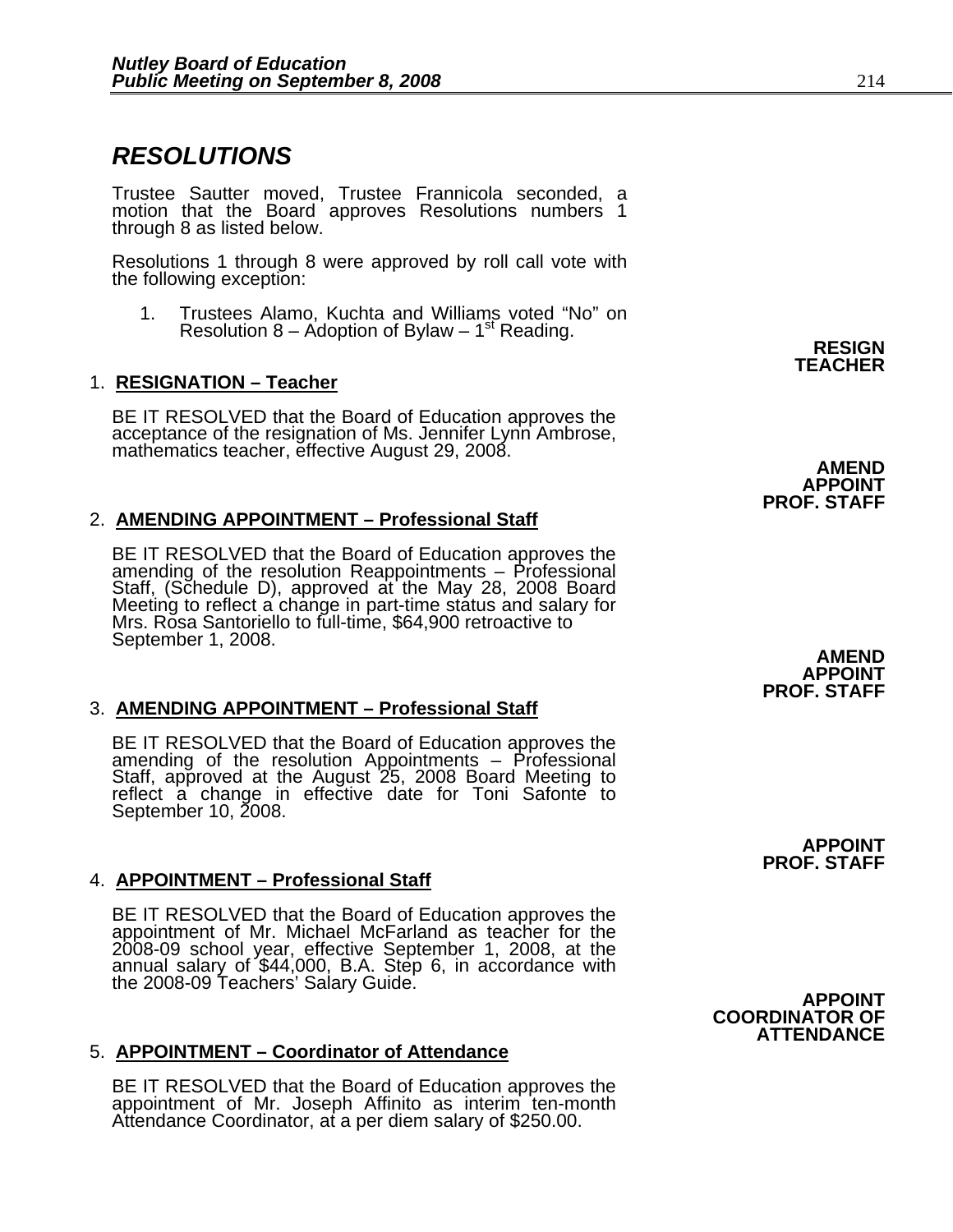#### 6. **APPROVAL OF PAYMENT**

BE IT RESOLVED that the Nutley Board of Education approves the payment to William Farkas, C.I.E. Coordinator for the 2008- 09 school year in the amount of \$7,000 (includes 140 summer work). **APPROVAL** 

# 7. **APPROVAL OF PARTIAL PAYMENT TO ACP CONTRACTING INC.**

BE IT RESOLVED that the Board of Education approves partial payment in the amount of \$18,677 to ACP Contracting Inc. for<br>the HVAC at the high school as per the recommendation of the<br>Board's architect and construction manager.<br>**ADOPTION** 

#### 8. **ADOPTION OF BYLAW (First Reading)**

BE IT RESOLVED that the Board of Education adopts the following bylaw (first reading) on file in the Business Office (Appendix A):

Bylaw - 0155 Board Committees

#### 9. **APPOINTMENTS – B&G Substitutes**

Trustee Alamo moved, and Trustee Frannicola seconded, the following resolution. Upon being put to a roll call vote the resolution was approved.

BE IT RESOLVED that the Board of Education approves the following building and grounds substitutes for the 2008- 2009 school year:

Building & Grounds

Robert Battoglia Philip DiMaria<br>Anthony Feraco

#### 10. **APPOINTMENTS - Instructional Aides**

Trustee Williams moved, and Trustee Kuchta seconded, the following resolution. Upon being put to a roll call vote the resolution was approved. **APPROVAL OF PAYMENT** 

**OF PARTIAL PAYMENT ACP** 

**POLICY** 1<sup>st</sup> READING

> **APPOINT B&G SUBS**

Anthony Feraco **APPOINT INSTRUCTIONAL AIDES**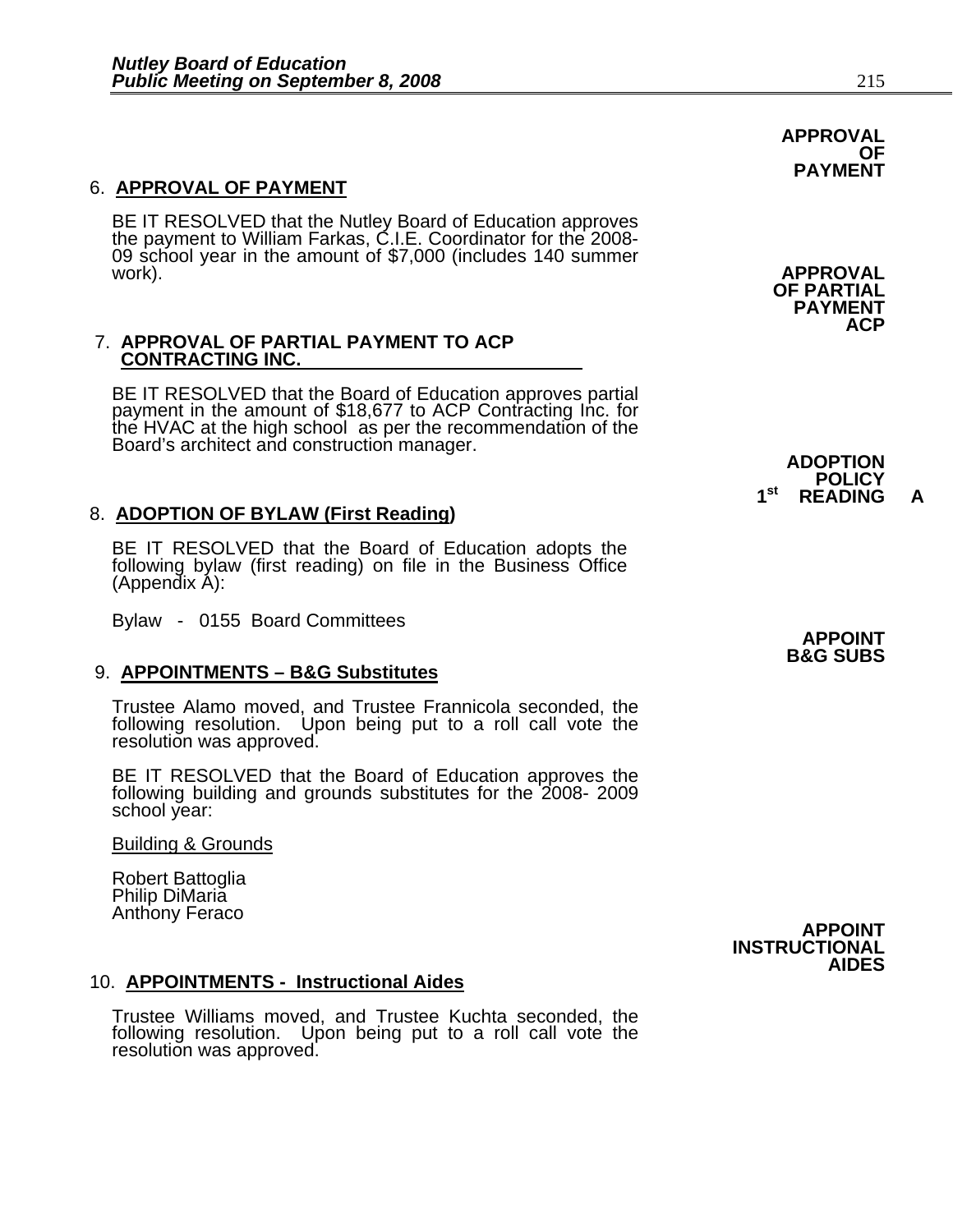BE IT RESOLVED that the Board of Education approves the appointment of the instructional aides listed below, effective September 9, 2008, for the 2008-09 school year, at the classification and step as indicated in accordance with the 2008-09 Secretarial Guide.

| Name                                                    | <b>Step</b> | Salary                       |
|---------------------------------------------------------|-------------|------------------------------|
| Jaime Graham<br><b>Ashley Hauer</b><br>Layne Vicidomini |             | \$17,800<br>17,800<br>17,800 |

#### **HEARING OF CITIZENS CITIZENS**

Resident Victoria Flynn asked for more communication from the Board regarding the construction projects. She also asked about the air quality tests at Lincoln School and the cleanliness of the building.

Resident Greg Palma asked if the books assigned to students are screened before being assigned.

#### **OLD BUSINESS OLD BUSINESS**

Trustee Kuchta asked for a report on the investments from the 2006 Referendum.

#### **NEW BUSINESS**

Trustee Sautter asked if we could open up an area in any of our schools for students sent out of district for behavior problems.

Trustee Alamo asked about software for foreign language.

Mrs. Francioso responded that it is not in the budget but will be looked into.

Trustee Frannicola reminded the public of upcoming athletic events.

Trustee Sautter asked to revisit and review the attendance policy.

Trustee Rogers read a memo about developing a security plan and a safety plan. He stated he has copies of suggested policies to help solve the problem.

Mr. DeVita gave an update on the windows construction at Radcliffe, Yantacaw and Lincoln schools and went over questions the architect had.

**HEARING OF** 

#### **NEW BUSINESS**